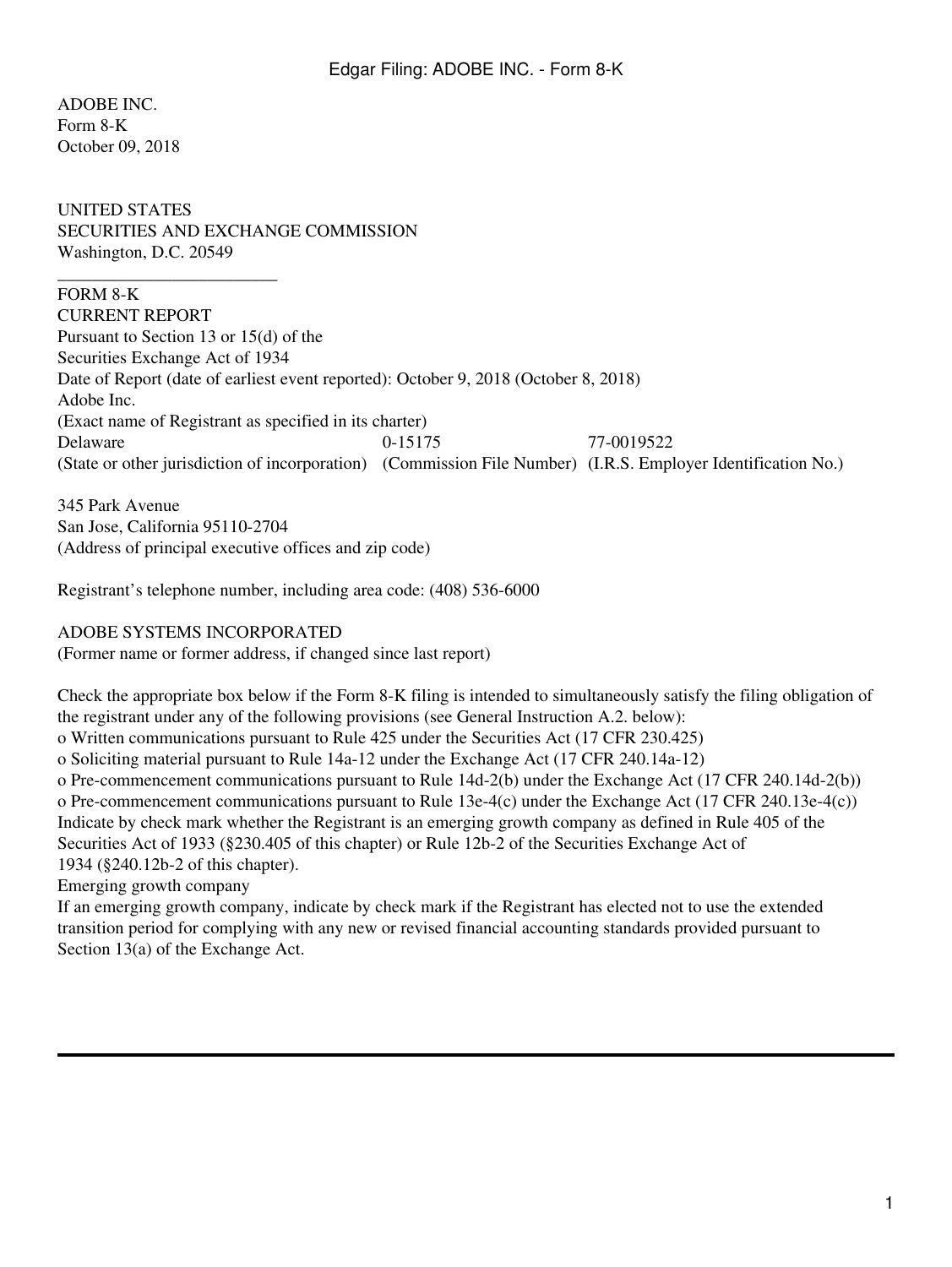Item 5.03. Amendments to Articles of Incorporation or Bylaws; Change in Fiscal Year.

(a) On October 8, 2018, Adobe Systems Incorporated (the "Company") filed with the Secretary of State of the State of Delaware an amendment to the Company's Restated Certificate of Incorporation to change the legal name of the Company from Adobe Systems Incorporated to Adobe Inc. Additionally, effective October 8, 2018, the Company adopted Amended and Restated Bylaws to reflect the new legal name.

Item 9.01. Financial Statements and Exhibits. (d) Exhibits Exhibit<br>Description<br>Number

S<sub>1</sub><br>3.1<sub>d</sub><br>Amendment. **3<u>and Restated</u>** Amended Bylaws.